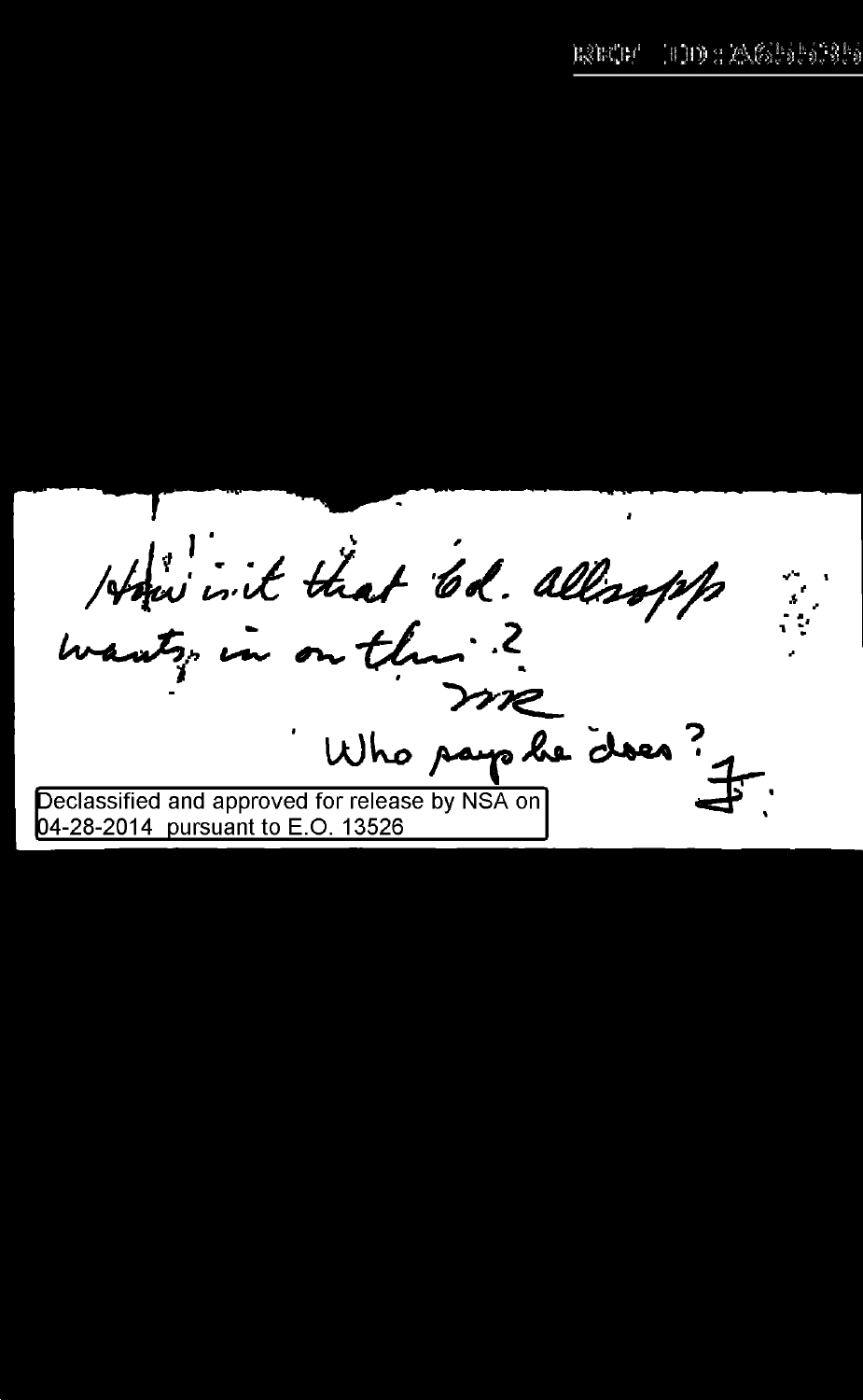|              | <b>OFFICE</b><br>OF THE | <b>FROM:</b><br>59 H X X<br><b>IS-3</b>                                                                           |              |      | TS-3-01474<br>ejs<br>NO. |            |             |  |
|--------------|-------------------------|-------------------------------------------------------------------------------------------------------------------|--------------|------|--------------------------|------------|-------------|--|
| <b>CHIEF</b> |                         |                                                                                                                   |              |      | <b>FILE DESIGNATION</b>  |            |             |  |
| SIGNAL       |                         |                                                                                                                   |              |      | none                     | Draft Copy |             |  |
|              | <b>OFFICER</b>          | Mr. Friedman                                                                                                      |              |      |                          |            |             |  |
|              |                         |                                                                                                                   |              |      | 11-13-44                 |            |             |  |
|              |                         | fioncerning studies now carried on in the Military<br>Intelligence Ser. and SSA.<br>(Cryp. and traffic analysist) |              |      |                          |            |             |  |
|              |                         | $T3 - 1$                                                                                                          | TO TE-3      | TO   | TO.                      | TO.        | <b>TO-</b>  |  |
| $\bullet$    |                         | <b>fili</b> y                                                                                                     | <b>YI-18</b> | DATE | DATE                     | DATE       | <b>DATE</b> |  |
|              |                         | <b>ACTION:</b>                                                                                                    |              |      |                          |            |             |  |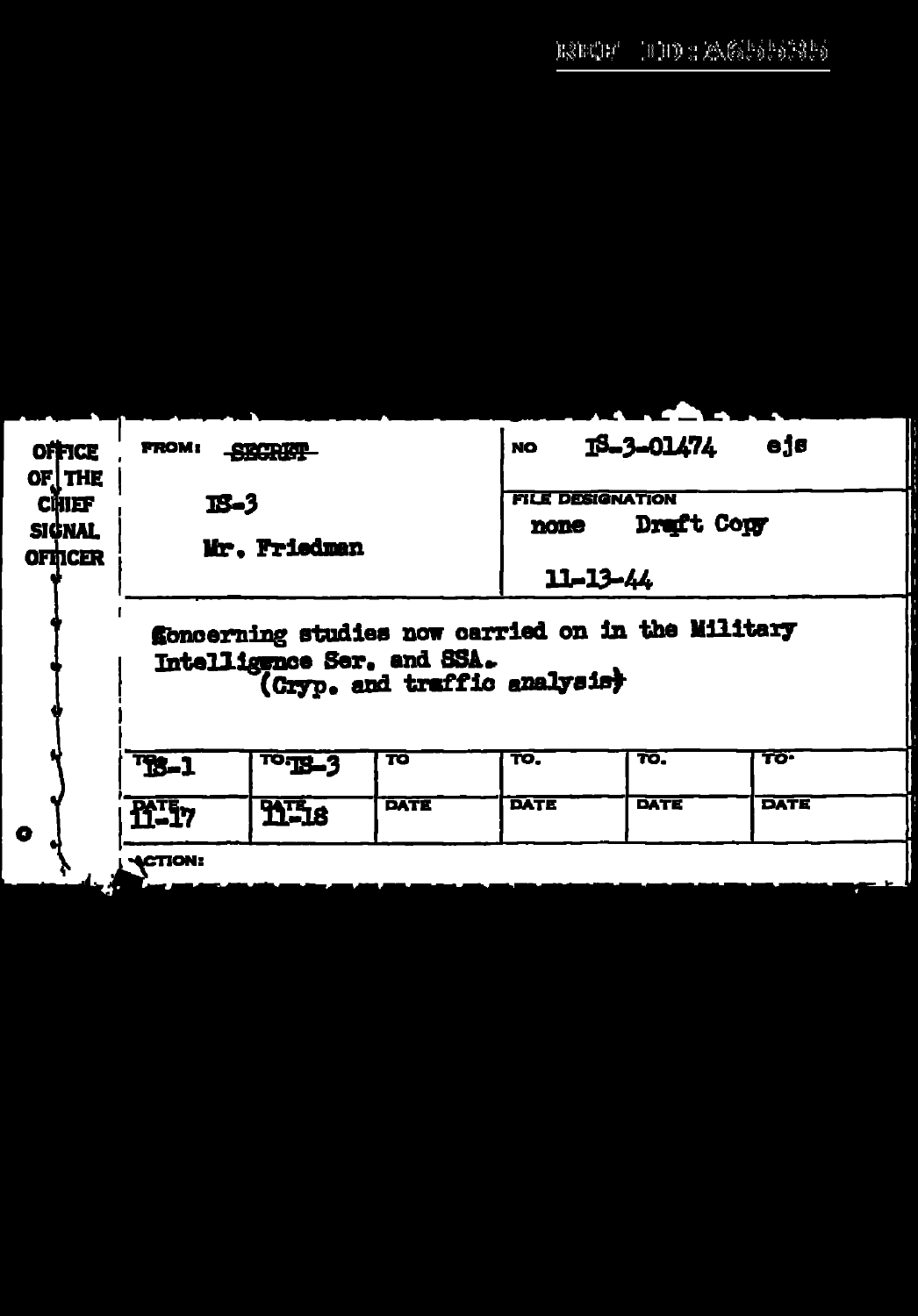REF ID: A65535 2200 44 mayor Aprilis: called stout the shept sel . Clarke approver in interesting but does not jul that a formul joint agreement is necessary. it will month he necessary to see if bordernon approven of deept and agrees with blackes idea above mc, (ඉ)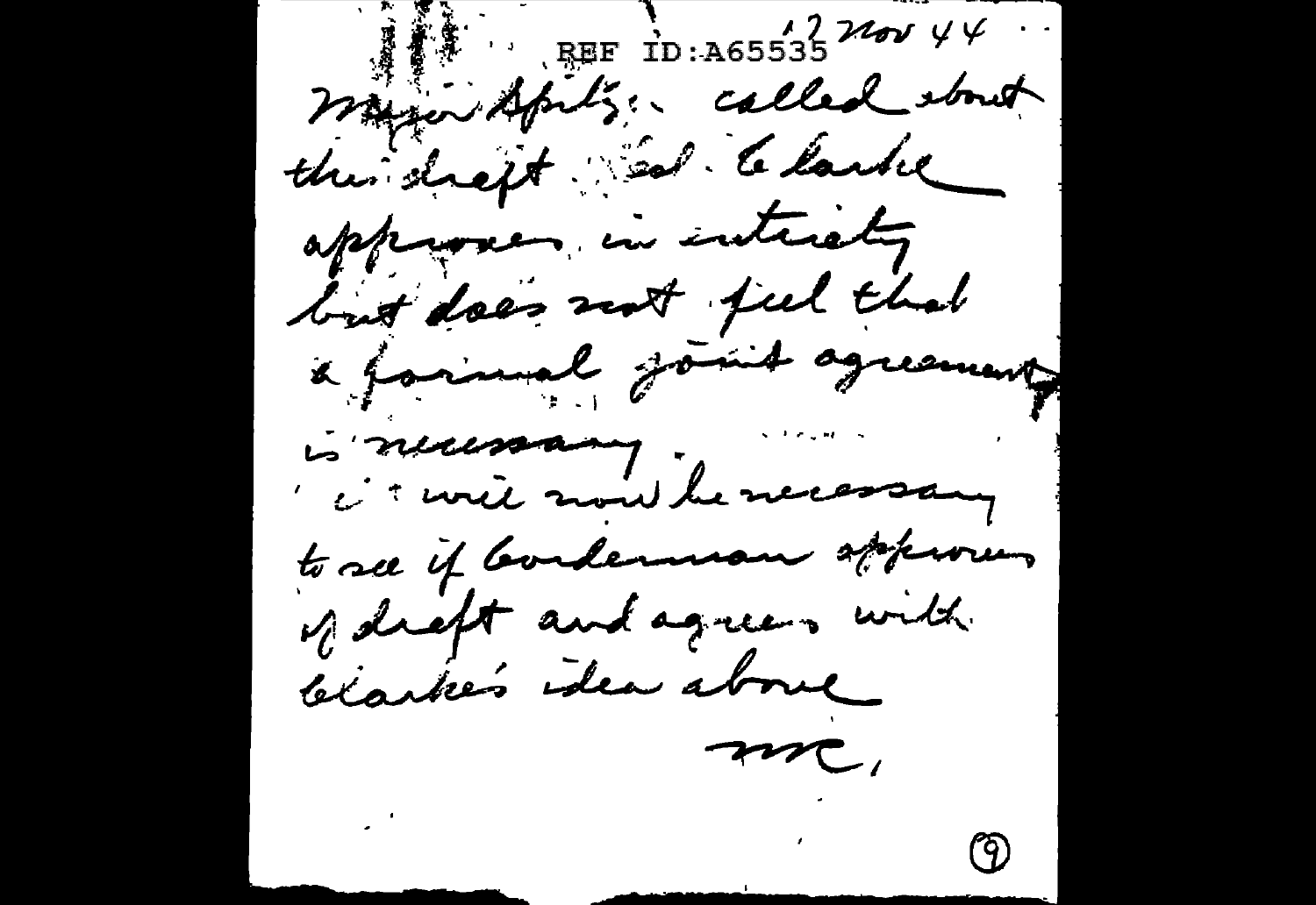| <u>REF ID:A65535</u>                                       |
|------------------------------------------------------------|
| <b>CONFIDENTIAL</b><br><b>RESTRICTED</b>                   |
|                                                            |
| $h_{\mathsf{N}}$ 44<br>date   <sup>l'</sup><br>TO          |
|                                                            |
|                                                            |
| Commanding Officer                                         |
| Assistant Commandant                                       |
| Dir of Comm Research<br>Control O                          |
| Administrative O                                           |
| Adjutant                                                   |
| Intelligence 0                                             |
| $Frouost$ Marshal                                          |
| 2nd Sig Serv Bn                                            |
|                                                            |
| Chief, Pers & Trng Div                                     |
| Chief, Pers Br                                             |
| Chief, Trng Br                                             |
| Chief, Oper Serv Div                                       |
| Chief. Communications Br                                   |
| Chief, Laboratory Br                                       |
| Chief, Machine Br                                          |
| Property & Supply 0                                        |
| Purchasing & Contracting O                                 |
| Fiscal & Certifying O                                      |
| OIC, Mail Section                                          |
| Chief, Security Div                                        |
| Chief, Protective Sec Br                                   |
| Chief, Cryptographic Br                                    |
| Chief, Development Br                                      |
|                                                            |
| Chief, Intelligence Div                                    |
| Chief, Language Br<br>Chief, Hil Cryptanalytic Br          |
|                                                            |
| Chief, Gen Cryptanalytic Br_<br>Chief, T/A and Control Br_ |
| Chief, I & L Br                                            |
|                                                            |
|                                                            |
|                                                            |
| As discussed                                               |
| As requested                                               |
| Comments and return                                        |
| Information and file                                       |
| Information and forwarding                                 |
| Information and return                                     |
| Recommendation                                             |
| See note on reverse                                        |
| Signature if approved                                      |
| <b>Your action</b>                                         |
|                                                            |
| SIS-SC Form No. 96 (Rev)                                   |
|                                                            |

23 August 1944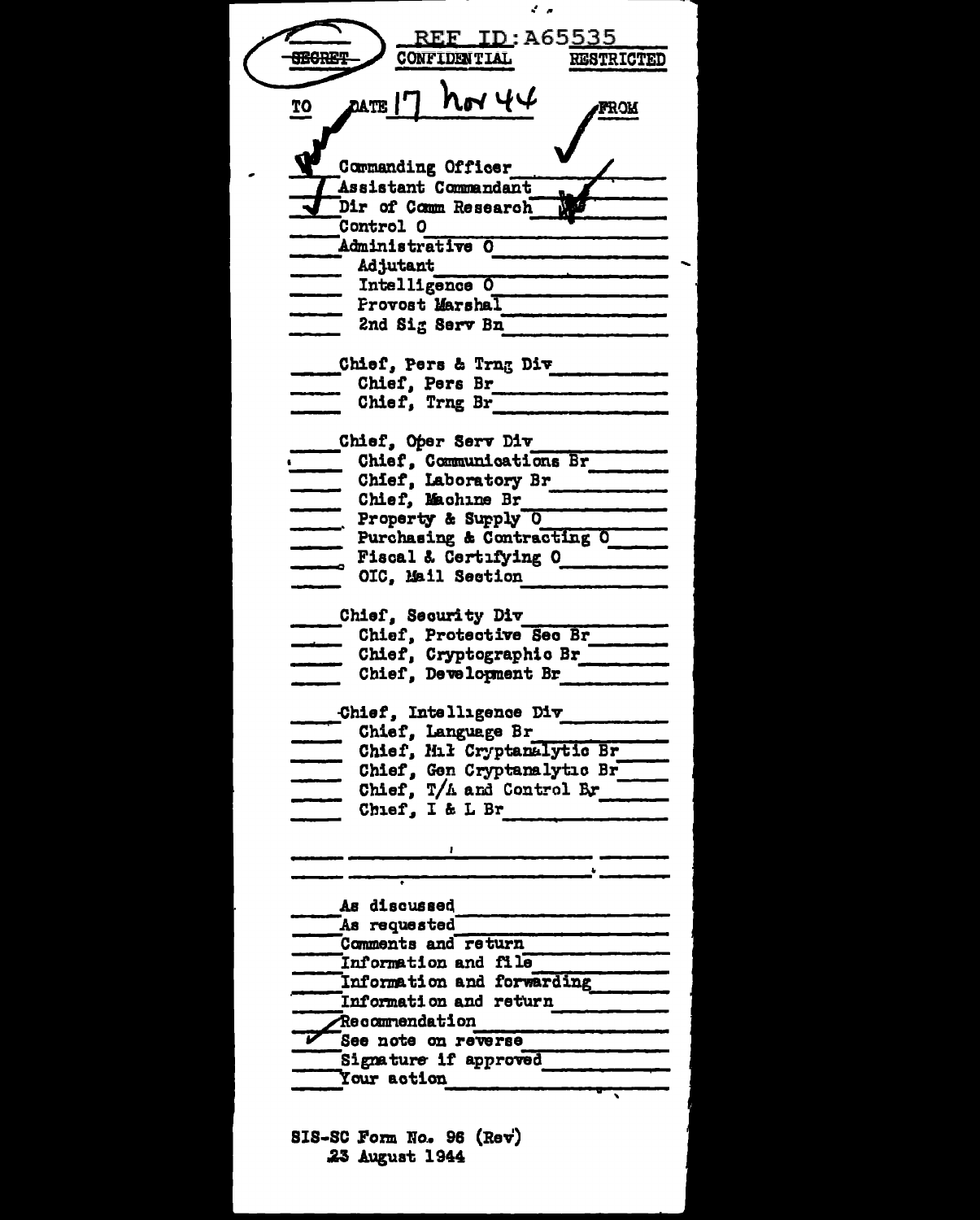The attracter descripts of a means which was to be presented to you + Col Clarke for approval was the readlest of a recent Comforance list liney.<br>Spitzer + Ft: Compton: See Khouse's note attached hunder tens. Poe let me buout What you wish done.  $-\frac{1}{\sqrt{2}}$ Wit lague with Orl Clerke On informal curdustenting should be sufficient!  $\sim 100$